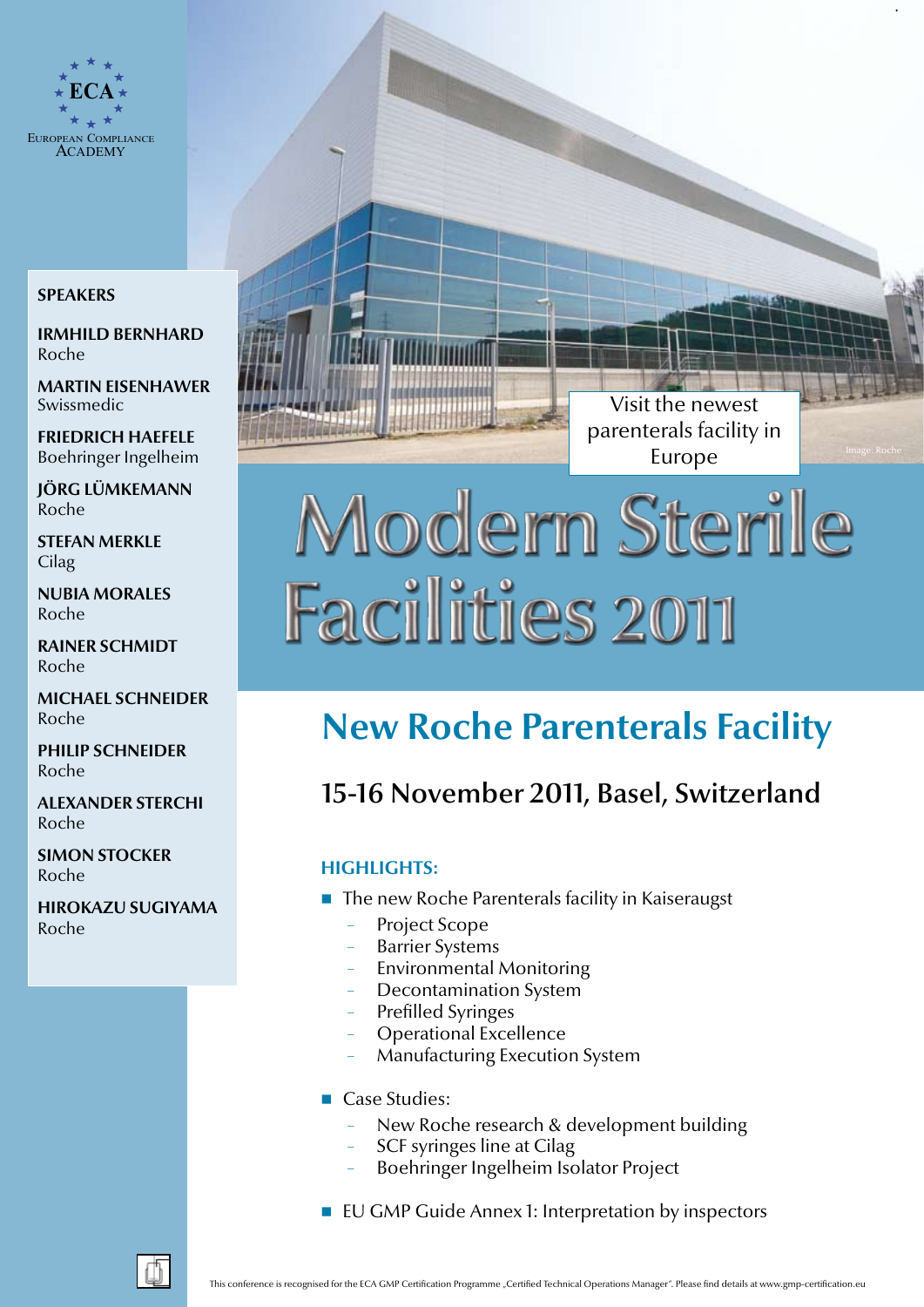|                        | <b>Modern Sterile Facilities 2011</b><br>15-16 November 2011, Basel, Switzerland                                                                                                                                                                                                                                                                                                                                                          |
|------------------------|-------------------------------------------------------------------------------------------------------------------------------------------------------------------------------------------------------------------------------------------------------------------------------------------------------------------------------------------------------------------------------------------------------------------------------------------|
|                        |                                                                                                                                                                                                                                                                                                                                                                                                                                           |
| <b>Objectives</b>      | $\blacksquare$ You will get first hand information on the newest European parenterals facility<br>$\blacksquare$ You will have the opportunity to visit the new plant to discuss directly on-site<br>the technological solutions<br>$\blacksquare$ Three additional case studies from other facilities and companies will show you<br>different approaches on how to transfer GMP requirements into practice.                             |
| <b>Background</b>      | GMP requirements for the manufacture of sterile pharmaceuticals have been increasing<br>for years now. In many cases these current requirements can not longer be integrated<br>economically into existing production facilities. The construction of a new greenfield<br>factory allows to optimally combine the latest GMP requirements with production and<br>logistical concepts.                                                     |
|                        | In the year 2006, F.Hoffmann-La Roche Ltd. in Basel decided to invest more than<br>200 Mio. CHF to build a new parenterals facility in Kaiseraugst - close to the Basel<br>headquarters.                                                                                                                                                                                                                                                  |
|                        | Some of the highlights of the new facility are:<br>Use of Advanced Aseptic Technology<br>I Isolator and RABS for filling to ensure aseptic handling and to avoid particles<br>■ Isolators for compounding and unloading of freeze dryers for high potent $\land$<br>hazardous materials<br>■ MES supporting a "paperless" factory<br>■ Quality by design to avoid loss of products: particles, scratches on glass and<br>cosmetic defects |
| <b>Target Audience</b> | The event is designed to address executives and experts from the fields of production,<br>technology, engineering and quality assurance responsible for implementing current<br>regulations in sterile operations. It also addresses planners and suppliers in the area of<br>sterile pharmaceuticals.                                                                                                                                    |
|                        | Due to the plant tour the number of participants is limited.                                                                                                                                                                                                                                                                                                                                                                              |
| <b>Programme</b>       | <b>Project Scope</b><br>$\blacksquare$ Design strategy of new parenterals facility<br><b>E</b> Future extension possibilities<br>Existing process technologies<br>Personnel and material flow<br><b>Project execution</b><br>■ Time schedule of project<br>$\blacksquare$ Lessons learnt<br><b>RAINER SCHMIDT, SIMON STOCKER</b>                                                                                                          |
|                        | <b>Experiences with Isolator Technology and RABS</b><br>Decontamination cycle<br>■ Set-up and change over<br>Aseptic connections<br>■ Glove handling and testing<br>Interventions<br>$\blacksquare$ Media Fills<br><b>PHILIP SCHNEIDER</b>                                                                                                                                                                                                |
|                        | <b>Environmental Monitoring in a new Parenterals Production</b><br>■ Microbiological clean room qualification: From qualification to routine<br>Implementation and documentation of monitoring data<br><b>IRMHILD BERNHARD</b>                                                                                                                                                                                                            |
|                        | Design, Construction and Qualification of a Room Decontamination System for Aseptic                                                                                                                                                                                                                                                                                                                                                       |

- **Filling Room with RABS**
- **Design**
- **Distribution of hydrogen peroxide**
- Decontamination of a room in overpressure
- **RABS**
- **Alexander Sterchi**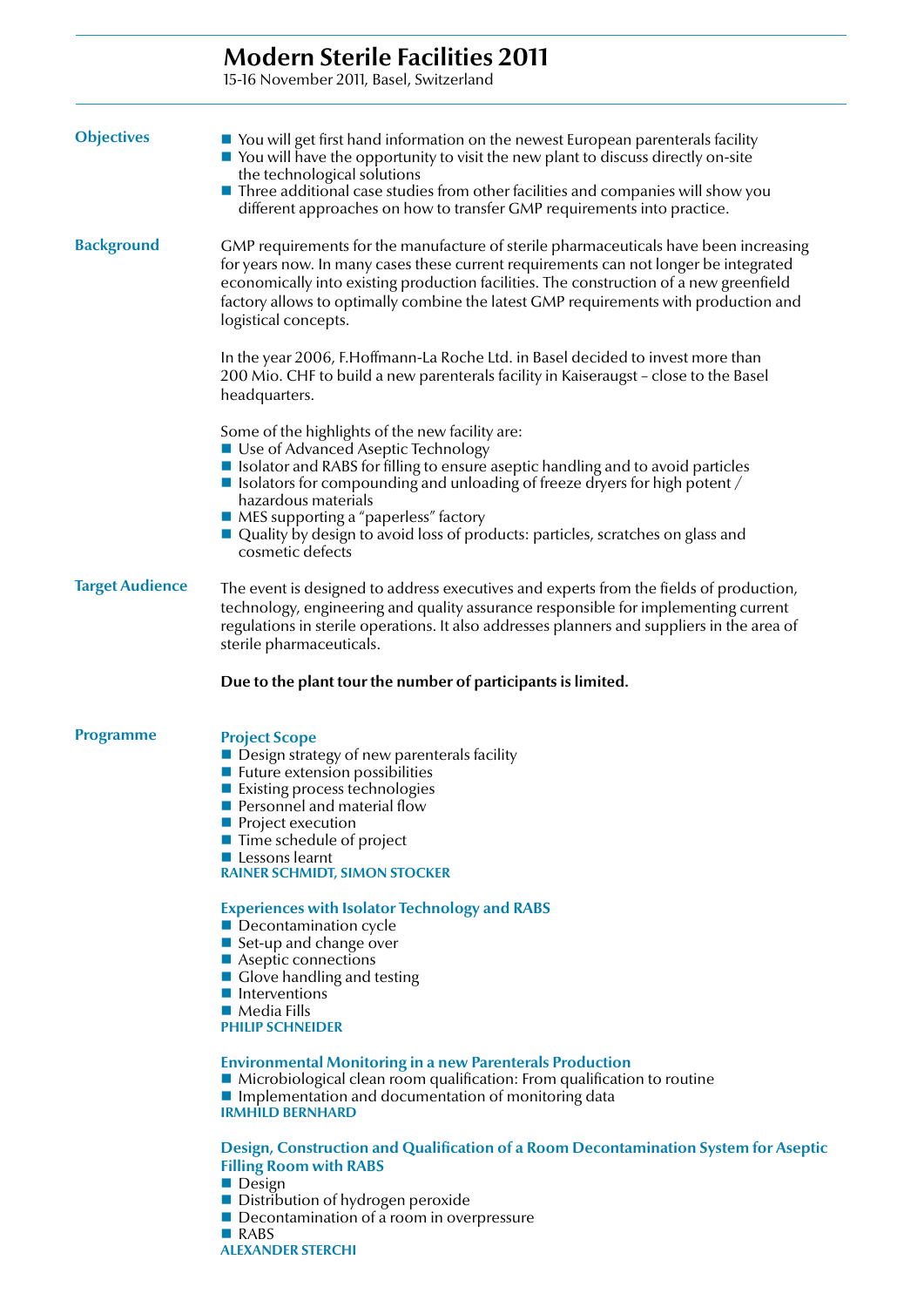#### **Programme (cont'd) Plant Tour**



On the afternoon of the 1st day you can visit the new Roche parenterals facility in Kaiseraugst closed to Basel. You will see the different parts of the facility (technical areas, production areas, barriers systems etc.) in detail.

#### **Prefilled Syringes: From start-up to product validation – the owner's view**

- Start-up
- Qualification Process/Product validation
- Media Fill experience
- Lessons learnt
- **Nubia Morales**

#### **Operational Excellence in Sterile Drug Product Manufacturing – Case Study in New Parenterals Production in Kaiseraugst**

- Framework of the "Parenterals Excellence at Kaiseraugst (PEaK)"
- $\blacksquare$  Bottom-up improvement with "Excellence Circle"
- $\blacksquare$  Top-down improvement using Lean Six Sigma
- **Hirokazu Sugiyama**

#### **A Manufacturing Execution System (MES) as basis for the paperless factory and efficient processes**

- $\blacksquare$  Successful data integration from the planning system to automation
- Do's and don'ts during the introduction of a new MES
- Cost-benefit analysis for paperless batch documentation
- Review by Exception and the paperless authority inspection
- **Michael Schneider**

#### **New building for reseach & development in Basel: Process development for parenterals and requirements for production of clinical material**

- **Overview layout**
- Defined performance and formats for liquid vials and prefilled syringes
- **Filling of technical batches / process development; clinical supply; analytical reference** samples
- Integration into the Containment (characteristics of zone B as background)
- Feature: Possibilities for interventions (deplete individual compartments, etc.)
- Sampling mode for vials, syringes and bulk solution
- $\blacksquare$  Defined filling technique (piston pump/peristaltic pump)
- Measures to avoid scratches and particles (i.e. tunnel feed)
- $\blacksquare$  Sampling mode for lyophilisation
- Design of filling equipment / CIP/ SIP/ DIP system -> reduced surfaces with product contact

**Jörg Lümkemann**

#### **Case Study: Implementation of a compact SCF syringe filling line in isolator technology**

- Nested syringe filling
- **Technology selection**
- Isolator Technology
- E-Beam surface decontamination
- Qualification strategy
- Start up challenges
- **Performance optimization**
- **Stefan Merkle**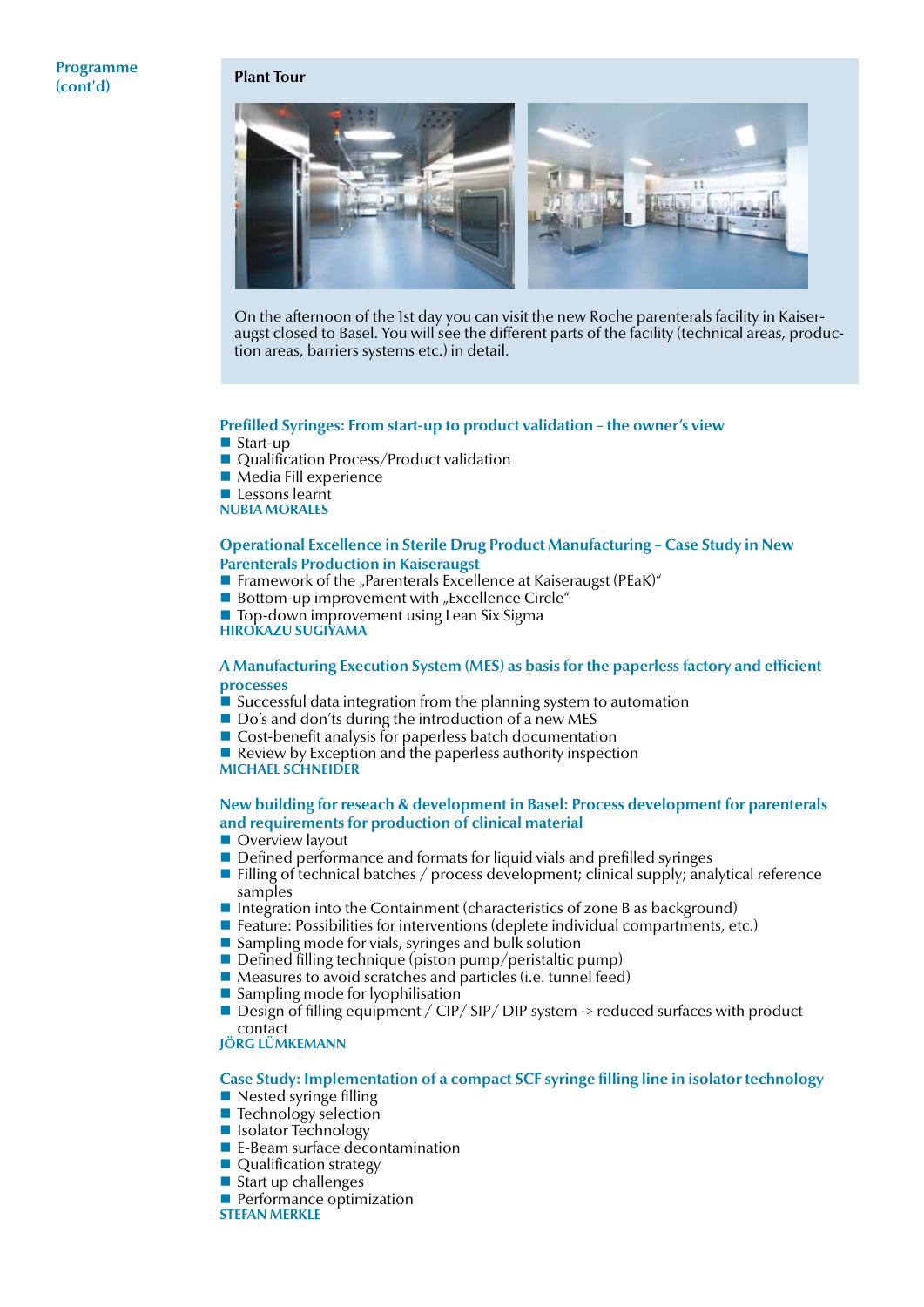#### **Programme (cont'd)**

#### **Case Study: BI Isolator Project: Aseptic Processing Unit 5 - a modular concept for capacity expansion**

- **Project Challenges**
- Regulatory Aspects
- Where we come from...
- **Project Rationale**
- Basic Requirements, Scope and Timelines
- **Project Implementation**
- Vision 2012

 **Friedrich Haefele**

#### **Annex 1 Interpretation by PIC/S / EMA, Implications in Aseptic Manufacturing**

- Interpretation of the most important changes of the last revision of Annex 1
- Consequences of the implementation of ISO 14644
- Qualification vs. Monitoring
- $\blacksquare$  Requirements for environmental monitoring
- Bioburden

 $\blacksquare$  New requirements on the environment of crimp-capping operations, grade A air supply **Martin Eisenhawer**

#### **Speakers**



#### **Irmhild Bernhard**

*F. Hoffmann-La Roche AG, Basel. Head of Microbiological Quality Control* Since 2007 I. Bernhard is heading Microbiological Quality Control. She is holding a degree in hygiene technology and a Master degree in biomedical engineering at the University of Sigmaringen, Germany.



#### **Martin Eisenhawer**

*Swismedice, Bern, Switzerland* He has several years of experience working for the pharmaceutical industry, especially in the field of stable blood products and parenterals. During these years he occupied several functions, e.g. Head QA and Head QC. Since seven years he is working as a GMP-inspector for the Swiss National Regulatory Agency,

Swissmedic. He has several mandates with WHO and is the main author of PIC/S technical interpretation of Annex 1, PI 032.

#### **Dr Friedrich Haefele**



*Boehringer Ingelheim Pharma GmbH & C. KG, Biberach. Vice President in the business domain Biopharmaceuticals*

Dr Haefele has been in the pharmaceutical industry for almost 20 years now. In May 2006 Dr Haefele joined Boehringer-Ingelheim Pharma where he is

responsible for the department Biopharma Operations, managing the Aseptic Processing of Biopharmaceuticals to Drug Products filled into Vials and Prefilled Syringes.



#### **Dr Jörg Lümkemann**

*F. Hoffmann-La Roche AG, Basel. Building 97 & New Technologies* Since 2010 J. Lümkemann is heading the department for implementation of new technologies and engineering support for parenteral production. From 2001 – 2009 he was responsible for process development of new products, the manufacturing of clinical products and the technical transfer to commercial

production. Since 2006 he is supporting the planning and execution within a project for a new building (97) for technical development in Basel

#### **Dr Stefan Merkle**



*Cilag AG/Johnson & Johnson, Schaffhausen. Director of the Parenteral Business Unit of J&J's Global Pharmaceutical Supply Group at Cilag AG.* 

Stefan Merkle is responsible for fill and finish of all J&J parenteral biotech compounds manufactured in Europe and sold in all major markets. He's been with Johnson & Johnson for 18 years, in Pharmaceutical Development, Clinical Sup-

plies Manufacturing, Technology Transfer and Operations



#### **Dr Nubia Morales**

*F. Hoffmann-La Roche AG, Basel. Head of Prefilled Syringes line* N. Morales is heading the prefilled syringes line. She joined the Parenterals Facility project team in 2008 as head of filling for prefilled syringes, liquid and lyo Vials. Prior she was responsible for the water system in the parenteral production at Roche in Basel. N. Morales is pharmacist by training and is hold-

ing a Ph.D. from University Leipzig, Germany.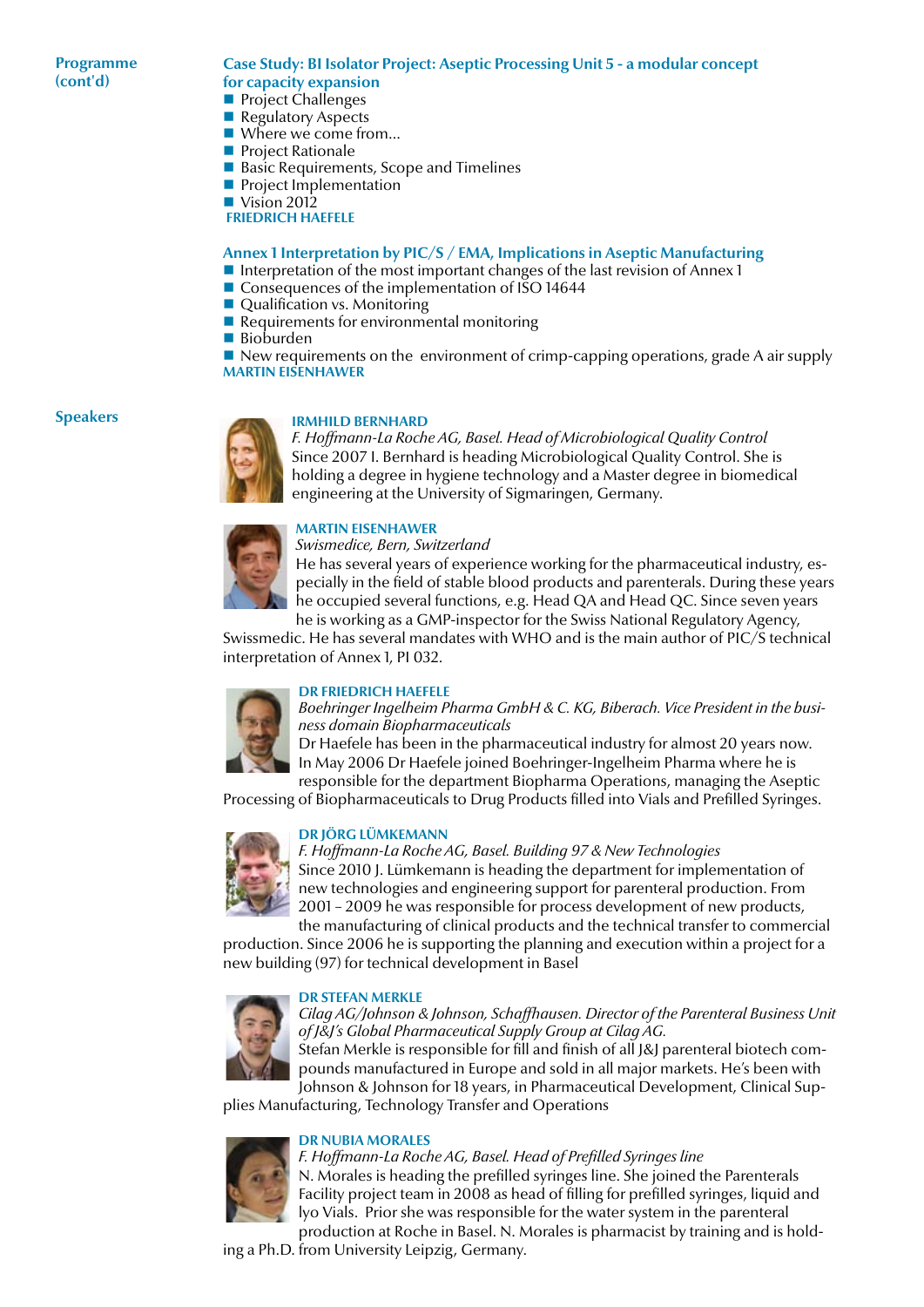#### **Dr Rainer Schmidt**



*F. Hoffmann-La Roche AG, Basel. Business Owner* Since 2006 R. Schmidt is Business Owner of the New Parenterals Plant in Kaiseraugst. He started his career 1989 at Schwarz Pharma, Germany. In 1994 he joined

Roche and was holding different functions in quality and drug product manufacturing. R. Schmidt is pharmacist by training and is holding a Ph.D. from University

Tübingen, Germany.



**Dr Michael Schneider**

*F. Hoffmann-La Roche AG, Basel. Head of Production Data Management* Michael Schneider leads the Production Data Management team, responsible for the electronic systems managing the production data. Michael joined the Parenterals Facility project team in 2007 as MES implementation project man-

ager. Before that, he was user representative for the implementation of MES and automation of a green field biotech plant. Michael holds a PhD and a Master in Chemical Engineering from ETH Zürich. He joined Roche in 2004 as a Technical Operations Trainee.

#### **Philip Schneider**



*F. Hoffmann-La Roche AG, Basel. Head of Production Start-up*

Since 2008 Ph. Schneider is heading production start-up. During more than 18 years of professional experience he was holding different function within Quality at Siegfried Pharma, DSM, Genzyme and Roche. He is holding a B.Sc. in analytical chemistry from university for applied science Isny, Germany and

an MBA from University St. Gallen, Switzerland.

## **Dr Alexander Sterchi**



project. A. Sterchi joined Roche in 1999 as a training manager in the parenterals production in Basel before he took over the "Support and Training" group in the same facility. A. Sterchi is pharmacist by training and is holding a Ph.D. in pharmaceutical analytics from ETH Zürich, Switzerland.



#### **Simon Stocker**

*F. Hoffmann-La Roche AG, Basel. Head of Parenterals Process Engineering Kaiseraugst*

From 2006 - 2010 S. Stocker was Technical Project Manager of the New Parenterals Plant in Kaiseraugst. During more than 25 years of professional experience he was holding different functions in Engineering for solid and liquid dos-

age forms at Roche in Basel. S. Stocker is holding a Bachelor in Mechanical Engineering from University for Applied Science in Muttenz, Switzerland.



#### **Dr Hirokazu Sugiyama**

*F. Hoffmann-La Roche AG, Basel. Head of Operational Excellence* Since 2009 Dr. Sugiyama is responsible for Operational Excellence within Roche's new Parenterals production facility in Kaiseraugst. Born and raised in Tokyo, Hirokazu Sugiyama studied chemical engineering at the University of

Tokyo and earned his PhD from ETH Zürich. After his studies he joined F. Hoffmann-La Roche AG as a trainee within Galenical manufacturing in Basel/Kaiseraugst.

**Social Event**

On 15 November 2011, you are cordially invited to a social event. This is an excellent opportunity to share your experiences with colleagues from other companies in a relaxed atmosphere.